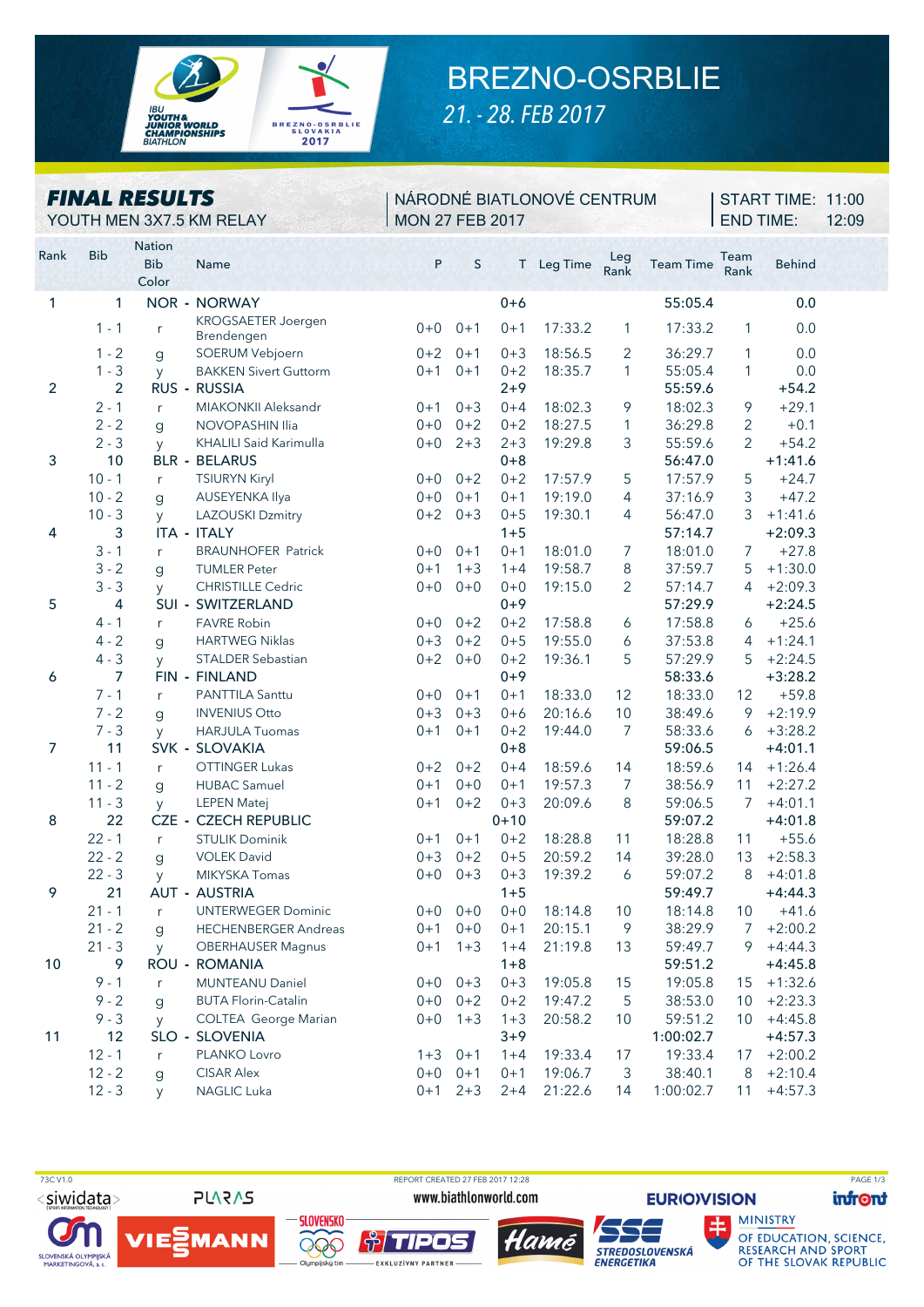

## BREZNO-OSRBLIE

*21. - 28. FEB 2017*

|      |            | <b>FINAL RESULTS</b>                 | YOUTH MEN 3X7.5 KM RELAY             | NÁRODNÉ BIATLONOVÉ CENTRUM<br><b>MON 27 FEB 2017</b> |             |          |            |                |                  | START TIME: 11:00<br><b>END TIME:</b> |                | 12:09 |
|------|------------|--------------------------------------|--------------------------------------|------------------------------------------------------|-------------|----------|------------|----------------|------------------|---------------------------------------|----------------|-------|
| Rank | <b>Bib</b> | <b>Nation</b><br><b>Bib</b><br>Color | Name<br><b>THE REPORT OF A STATE</b> | P                                                    | S           |          | T Leg Time | Leg<br>Rank    | <b>Team Time</b> | Team<br>Rank                          | <b>Behind</b>  |       |
| 12   | 14         |                                      | <b>BUL - BULGARIA</b>                |                                                      |             | $2 + 7$  |            |                | 1:00:49.8        |                                       | $+5:44.4$      |       |
|      | $14 - 1$   | r                                    | STOYANOV Kristiyan                   | $0 + 0$                                              | $0 + 1$     | $0 + 1$  | 17:36.2    | $\overline{2}$ | 17:36.2          | $\overline{2}$                        | $+3.0$         |       |
|      | $14 - 2$   | g                                    | <b>VELCHEV Petar</b>                 | $0 + 1$                                              | $0 + 0$     | $0 + 1$  | 20:30.5    | 11             | 38:06.7          | 6                                     | $+1:37.0$      |       |
|      | $14 - 3$   | <b>y</b>                             | YAVRIYSKI Borislav                   | $2 + 3$                                              | $0 + 2$     | $2 + 5$  | 22:43.1    | 18             | 1:00:49.8        | 12                                    | $+5:44.4$      |       |
| 13   | 13         |                                      | POL - POLAND                         |                                                      |             | $3 + 14$ |            |                | 1:01:05.3        |                                       | $+5:59.9$      |       |
|      | $13 - 1$   | $r_{\rm}$                            | PANCERZ Przemyslaw                   | $0 + 1$                                              | $0 + 1$     | $0 + 2$  | 17:55.7    | $\overline{4}$ | 17:55.7          | 4                                     | $+22.5$        |       |
|      | $13 - 2$   | $\mathbf{g}$                         | SKORUSA Wojciech                     | $0 + 3$                                              | $1 + 3$     | $1 + 6$  | 21:26.0    | 17             | 39:21.7          | 12                                    | $+2:52.0$      |       |
|      | $13 - 3$   | y                                    | FILIP Wojciech                       | $0 + 3$                                              | $2 + 3$     | $2 + 6$  | 21:43.6    | 15             | 1:01:05.3        | 13                                    | $+5:59.9$      |       |
| 14   | 17         |                                      | <b>EST - ESTONIA</b>                 |                                                      |             | $2 + 9$  |            |                | 1:01:25.7        |                                       | $+6:20.3$      |       |
|      | $17 - 1$   | r                                    | <b>AOLAID Marten</b>                 | $0 + 0$                                              | $0 + 1$     | $0 + 1$  | 19:27.0    | 16             | 19:27.0          | 16                                    | $+1:53.8$      |       |
|      | $17 - 2$   | g                                    | <b>SIIMER Kristo</b>                 | $0 + 1$                                              | $2 + 3$     | $2 + 4$  | 20:50.2    | 13             | 40:17.2          | 15                                    | $+3:47.5$      |       |
|      | $17 - 3$   | y                                    | <b>KOLL Jurgen</b>                   | $0 + 1$                                              | $0 + 3$     | $0 + 4$  | 21:08.5    | 11             | 1:01:25.7        | 14                                    | $+6:20.3$      |       |
| 15   | 5          | <b>CAN</b><br>$\blacksquare$         | <b>CANADA</b>                        |                                                      |             | $3 + 12$ |            |                | 1:01:49.2        |                                       | $+6:43.8$      |       |
|      | $5 - 1$    | r                                    | <b>HULSMAN Thomas</b>                | $0 + 1$                                              | $0 + 0$     | $0 + 1$  | 19:51.8    | 18             | 19:51.8          | 18                                    | $+2:18.6$      |       |
|      | $5 - 2$    | g                                    | <b>RUNNALLS Adam</b>                 | $1 + 3$                                              | $1 + 3$     | $2 + 6$  | 21:13.8    | 16             | 41:05.6          | 17                                    | $+4:35.9$      |       |
|      | $5 - 3$    | y                                    | <b>GRANDBOIS Leo</b>                 | $1 + 3$                                              | $0 + 2$     | $1 + 5$  | 20:43.6    | 9              | 1:01:49.2        | 15                                    | $+6:43.8$      |       |
| 16   | 23         |                                      | SWE - SWEDEN                         |                                                      |             | $1 + 10$ |            |                | 1:02:00.5        |                                       | $+6:55.1$      |       |
|      | $23 - 1$   | r                                    | <b>BEXELIUS Hampus</b>               | $0 + 2$                                              | $0 + 0$     | $0 + 2$  | 18:49.2    | 13             | 18:49.2          | 13                                    | $+1:16.0$      |       |
|      | $23 - 2$   | $\mathsf g$                          | <b>BRANDT Victor</b>                 | $0 + 2$                                              | $0 + 2$     | $0 + 4$  | 21:13.1    | 15             | 40:02.3          | 14                                    | $+3:32.6$      |       |
|      | $23 - 3$   | y                                    | SJOKVIST Henning                     | $1 + 3$                                              | $0 + 1$     | $1 + 4$  | 21:58.2    | 16             | 1:02:00.5        | 16                                    | $+6:55.1$      |       |
| 17   | 8          |                                      | KAZ - KAZAKHSTAN                     |                                                      |             | $5 + 15$ |            |                | 1:02:56.3        |                                       | $+7:50.9$      |       |
|      | $8 - 1$    | r                                    | <b>RODUNER Dionis</b>                | $3 + 3$                                              | $1 + 3$     | $4 + 6$  | 21:01.6    | 20             | 21:01.6          | 20                                    | $+3:28.4$      |       |
|      | $8 - 2$    | $\mathbf{g}$                         | <b>DELDESH Dastan</b>                | $0 + 2$                                              | $0 + 2$     | $0 + 4$  | 20:37.4    | 12             | 41:39.0          | 19                                    | $+5:09.3$      |       |
|      | $8 - 3$    | y                                    | KIREYEV Vladislav                    | $1 + 3$                                              | $0 + 2$     | $1 + 5$  | 21:17.3    | 12             | 1:02:56.3        | 17                                    | $+7:50.9$      |       |
| 18   | 15         | USA - USA                            |                                      |                                                      |             | $1 + 12$ |            |                | 1:03:12.1        |                                       | $+8:06.7$      |       |
|      | $15 - 1$   | r                                    | <b>CERVENKA Vaclav</b>               | $0 + 2$                                              | $0 + 1$     | $0 + 3$  | 18:01.2    | 8              | 18:01.2          | 8                                     | $+28.0$        |       |
|      | $15 - 2$   | g                                    | PEARSON Jacob                        | $1 + 3$                                              | $0 + 2$     | $1 + 5$  | 22:51.8    | 19             | 40:53.0          | 16                                    | $+4:23.3$      |       |
|      | $15 - 3$   | y                                    | <b>KILBY Alexander</b>               | $0 + 2$                                              | $0 + 2$     | $0 + 4$  | 22:19.1    | 17             | 1:03:12.1        | 18                                    | $+8:06.7$      |       |
| 19   | 6          |                                      | <b>UKR - UKRAINE</b>                 |                                                      |             | $6 + 10$ |            |                | 1:04:19.7        |                                       | $+9:14.3$      |       |
|      | $6 - 1$    | $r_{\parallel}$                      | <b>TELEN Serhiy</b>                  | $0 + 1$                                              | $0 + 0$     | $0 + 1$  | 17:41.7    | 3              | 17:41.7          | 3                                     | $+8.5$         |       |
|      | $6 - 2$    | g                                    | <b>DEMYDENKO Vitalii</b>             | $2 + 3$                                              | $0 + 2$     | $2 + 5$  | 23:36.1    | 22             | 41:17.8          | 18                                    | $+4:48.1$      |       |
|      | $6 - 3$    | y                                    | PONOMARENKO Oleksandr                | $4 + 3$                                              | $0 + 1$     | $4 + 4$  | 23:01.9    | 20             | 1:04:19.7        | 19                                    | $+9:14.3$      |       |
| 20   | 19         |                                      | TUR - TURKEY                         |                                                      |             | $3 + 11$ |            |                | 1:07:05.4        |                                       | $+12:00.$<br>0 |       |
|      | $19 - 1$   | $r_{\parallel}$                      | ALALMA Okan                          | $0 + 1$                                              | $3 + 3$     | $3 + 4$  | 21:14.9    | 21             | 21:14.9          | 21                                    | $+3:41.7$      |       |
|      | $19 - 2$   | g                                    | <b>DEMIR Cihad</b>                   | $0 + 2$                                              | $0 + 1$     | $0 + 3$  | 22:58.9    | 20             | 44:13.8          | 22                                    | $+7:44.1$      |       |
|      | $19 - 3$   | <b>V</b>                             | ATAS Adem                            |                                                      | $0+2$ $0+2$ | $0 + 4$  | 22:51.6    | 19             | 1:07:05.4        | 20                                    | $+12:00.$<br>0 |       |
| 21   | 18         |                                      | LTU - LITHUANIA                      |                                                      |             | $4 + 12$ |            |                | 1:08:27.3        |                                       | $+13:21.$<br>9 |       |
|      | $18 - 1$   | r                                    | <b>BANYS Linas</b>                   | $0 + 3$                                              | $0 + 1$     | $0 + 4$  | 21:40.5    | 22             | 21:40.5          | 22                                    | $+4:07.3$      |       |
|      | $18 - 2$   | g                                    | MACKINE Jokubas                      | $0 + 1$                                              | $0 + 2$     | $0 + 3$  | 21:52.4    | 18             | 43:32.9          | 20                                    | $+7:03.2$      |       |
|      | $18 - 3$   | <b>y</b>                             | <b>ROMANOV Nikita</b>                | $3 + 3$                                              | $1 + 2$     | $4 + 5$  | 24:54.4    | 22             | 1:08:27.3        | 21                                    | $+13:21.$<br>9 |       |



SLOVENSKÁ OLYMPIJSKÁ<br>MARKETINGOVÁ, a. s.

**PLARAS** 

VIEZMANN

 73C V1.0 REPORT CREATED 27 FEB 2017 12:28 PAGE 2/3www.biathlonworld.com



**Å TIPOS** 

**EXKLUZÍVNY PARTNER** 

**SLOVENSKO** 

000



**EURIO)VISION** 土

**infront** 

**OF EDUCATION, SCIENCE,<br>RESEARCH AND SPORT<br>OF THE SLOVAK REPUBLIC** 

**MINISTRY**